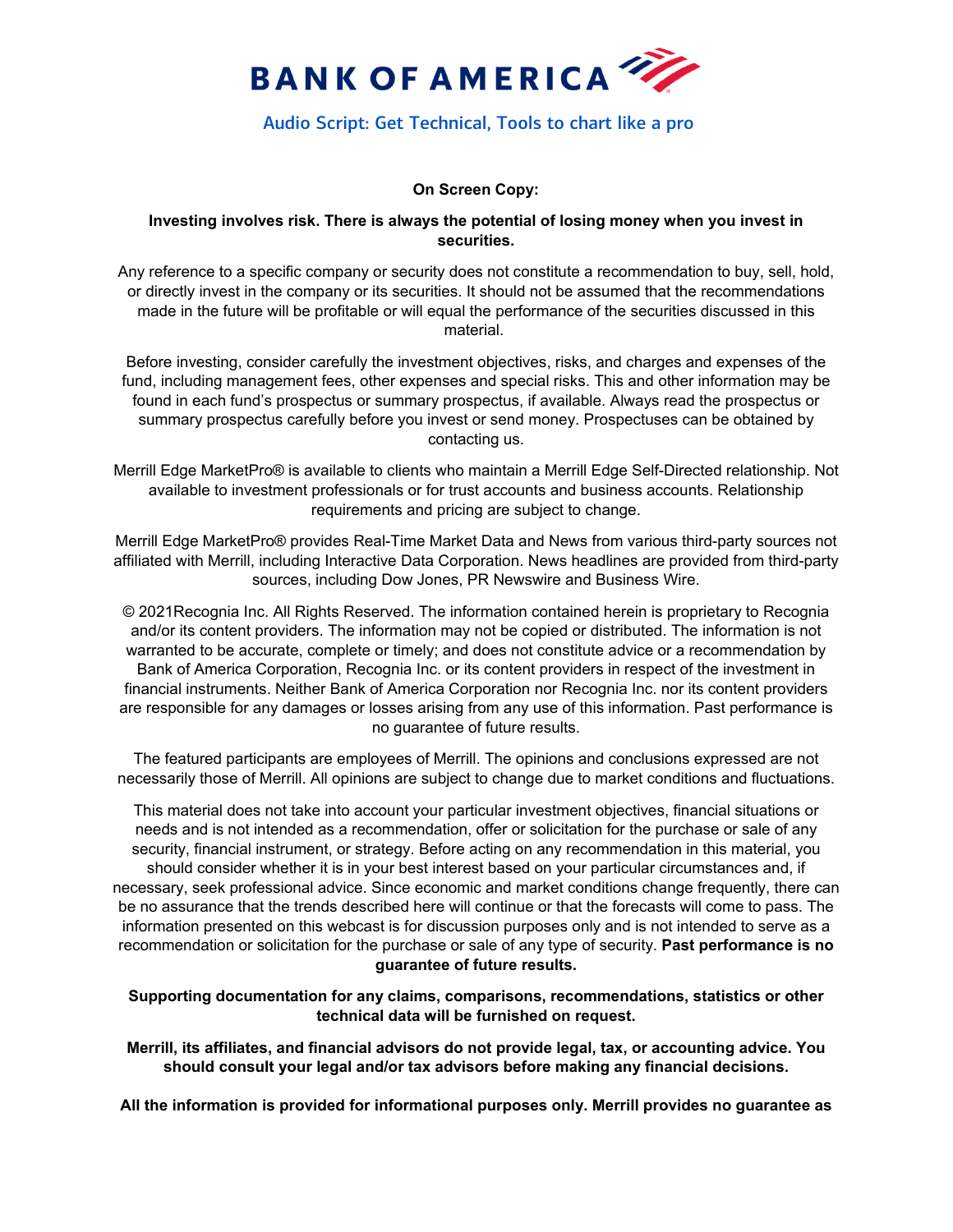#### **to the accuracy, timeliness, completeness or usefulness of the content, and is not responsible or liable for delays, interruptions or omissions therein, or for any losses resulting from its use.**

Merrill Lynch, Pierce, Fenner & Smith Incorporated (also referred to as "MLPF&S" or "Merrill") makes available certain investment products sponsored, managed, distributed or provided by companies that are affiliates of Bank of America Corporation ("BofA Corp."). MLPF&S is a registered broker-dealer, a registered investment adviser, Member Securities Investor Protection and a wholly owned subsidiary of Bank of America Corporation ("BofA Corp").

# **Investment Products: Are Not FDIC Insured, Are Not Bank Guaranteed, May Lose Value**

## **Audio Script:**

Welcome to the continuation of our get technical series. In this webinar, we are going to apply the technical skills you've learned throughout this series in Merrill Edge MarketPro®. We are going to enhance those skills with the use of technical insight tools. This presentation is for informational purposes only.

Investing involves risk, therefore, please take a moment to read through and be aware of all of the information contained in these disclosures. As we are focusing on technical analysis today, it is important to know that technical analysis is performed by an individual and involves many theories. You can contact us if you have questions on this information or anything else we cover today.

Here are our agenda items for today: We are going to spend the majority of our time in Merrill Edge MarketPro®. This tool is accessible with a Merrill Edge Self-directed account. You can access the tool after you log in by selecting trade and Merrill Edge Market Pro from the drop down. We are going to begin with a quick review of chart construction and explore the customization features available on the platform. Then we will build on our chart and apply what we learned throughout the series and drawing tools. We will add level lines, Fibonacci to our chart. Next we will add studies and indicators to our chart and lastly, explore the features of the Recognia technical insight tools.

Let's start setting up our chart. I am going to create a whole new layout by selecting this plus button. Let's rename this layout "chart" and exit out of all of the windows less one. Now we will select "chart" from the widget selection and access the default view. I am going to remove the trade actions from this view so we can start with a clean chart. In the essentials of technical analysis we covered various plot types and their uses. I am going to adjust this chart plot to a candlestick plot. Your plot is a personal preference: I prefer a candlestick chart as it provides a clear distinction of range and if it was an up or down day with color. Again – this is entirely up to you. I am going to us SPY for example purposes, however if you want to change the symbol you do so here. SPY is an exchange traded fund that is intended to mirror the S&P 500. I want to remind you that the use of this security is purely for example purposes only, additionally, the use of this security is not a recommendation nor should anything stated be perceived as an indication of directional movement.

Back to the chart, here is where we can select our time frame and interval. I am going to choose a 1 year chart with daily intervals. Which means each candle will represent a full day's trading range. Red candles indicate that the S&P closed lower than it opened and Green indicates that is closed higher. For example this candle on 09/03/2020 opened at 355.87 and closed lower at 345.39 – this is depicted by the real body – which is the thicker part of the candle. The wicks – which is the line in the center of the candle show us the day's range which was 342.59 to 356.38. When you hover over a candle we show you the open, high, low, and close of the interval and the volume of the interval.

Technical analysis is essentially analyzing pricing patterns. We use volume to validate pricing patterns and even assess the strength of these patterns. Let's add volume to this chart.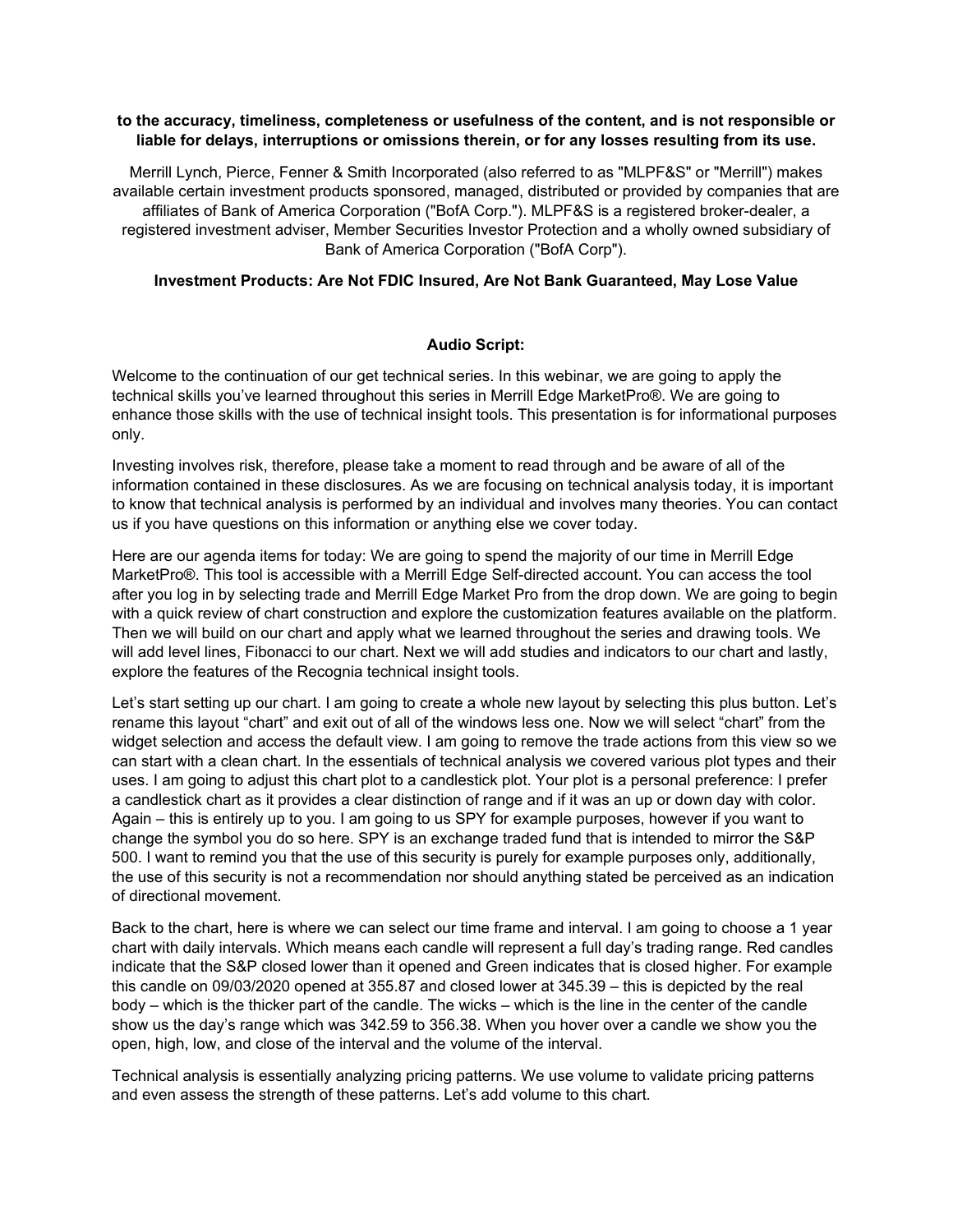To add any type of indicator or study click on studies on the upper right hand side, we will select volume from this list and select add to add to our chart. Please do not get overwhelmed with the amount of studies that you just saw, we offer over 100 indicators or studies – we have lots of tools within this platform that will help us put these to use that we will discuss in a moment. Back to volume, this bar chart gives us a visual indication of volume for that given day, the higher the bar, the more volume there is. The red and green is a direct correlation with the candlestick above – which tells us if it were an up or down day.

Before we move on, I am going to change this chart to a 3 year chart with a daily frequency so we can look at a bigger picture. As we discussed in the essentials of technical analysis, timeframe is also an important factor in assessing the trend. We can also zoom in into any period if we want to further analyze.

Now let's explore drawing tools beginning with support and resistance. We plot support and resistance with the level line tool. Remember, support is an area of demand where buyers over power sellers sending the stock upwards. Resistance is an area of supply where sellers over power buyers sending the stock downwards. Support and resistance can and often times do reverse roles. If that wasn't confusing enough, let me show you what I mean on the chart. Let's look at September through December of 2020. We can see an area of support around 319.14. We see this level tested multiple times here and here and even here. Around the end of October we did not reach the support line – the decline lasted to around 323.32 – therefore we can create a support zone. Now – let's look at resistance for this period. Looking backwards prior to this period, the highest high was on Feb 13 2020 at \$339.08. We are going to look for failure to reach a higher high to define a resistance level. Remember we are looking at the September to the December 2020 time frame – there are plenty of other support and resistance levels on this chart. The next highest high is here on September 2nd 2020 at \$358.75. We see the stock reach \$358.75 and lose its upward momentum. Here is where we will plot resistance for this time frame. We see the stock fail to reach a higher high and move into our support range, rally all the up to 353.56 prior to declining once more – which is where we draw our second resistance level line. During this time frame, SPY was trending in a trading range.

Looking at the bigger picture or the whole chart, you can see that the support line served as a resistance level here, reversed roles and become support. In fact you may be able to see this occur frequently the more you analyze the chart – mind you, hindsight is always twenty twenty. I am going to remove these older support lines, by right clicking and selecting remove. Now the resistance range during this time period of 353 to 358 reverses roles and is now our new support level. If you would like to keep your support and resistance levels or perhaps modify them you can do so by right clicking on the line and selecting level line properties. This property window builds your chart in the left hand pane – you can modify everything on your chart here. For the level line, you can change the value, line color and plot type. I am going to change this to a dash line and add some text so I can see that this is my support zone.

Now let's look at the trend. An indication of an upward trend is the clear depiction of higher highs and higher lows and a downtrend, lower lows and lower highs. Meaning – we are not necessarily looking for a straight line, we are looking for a price pattern where support and resistance is rising or falling consistently. As SPY did exit the trading range, we see higher highs and higher lows indicating an uptrend. Where demand is increasing relative to supply. Let's add this to a chart by using the line drawing tool and connecting the higher highs. Let's click on the tool, select our first high and then our second. Now we need to project this trend line forward – we do this by right clicking and selecting line properties, check extend right and apply and okay once we are finished to add this to the chart.

Now we can see a break out from the old resistance zone and now new support zone in a clear uptrend as we see higher highs and higher lows. This would be monitored closely to determine if a bullish or bearish signal may form.

Let's clean up the chart and discuss Fibonacci. If you would like a more detailed understanding of Fibonacci watch an earlier video in our series titled: get with the trend part 1.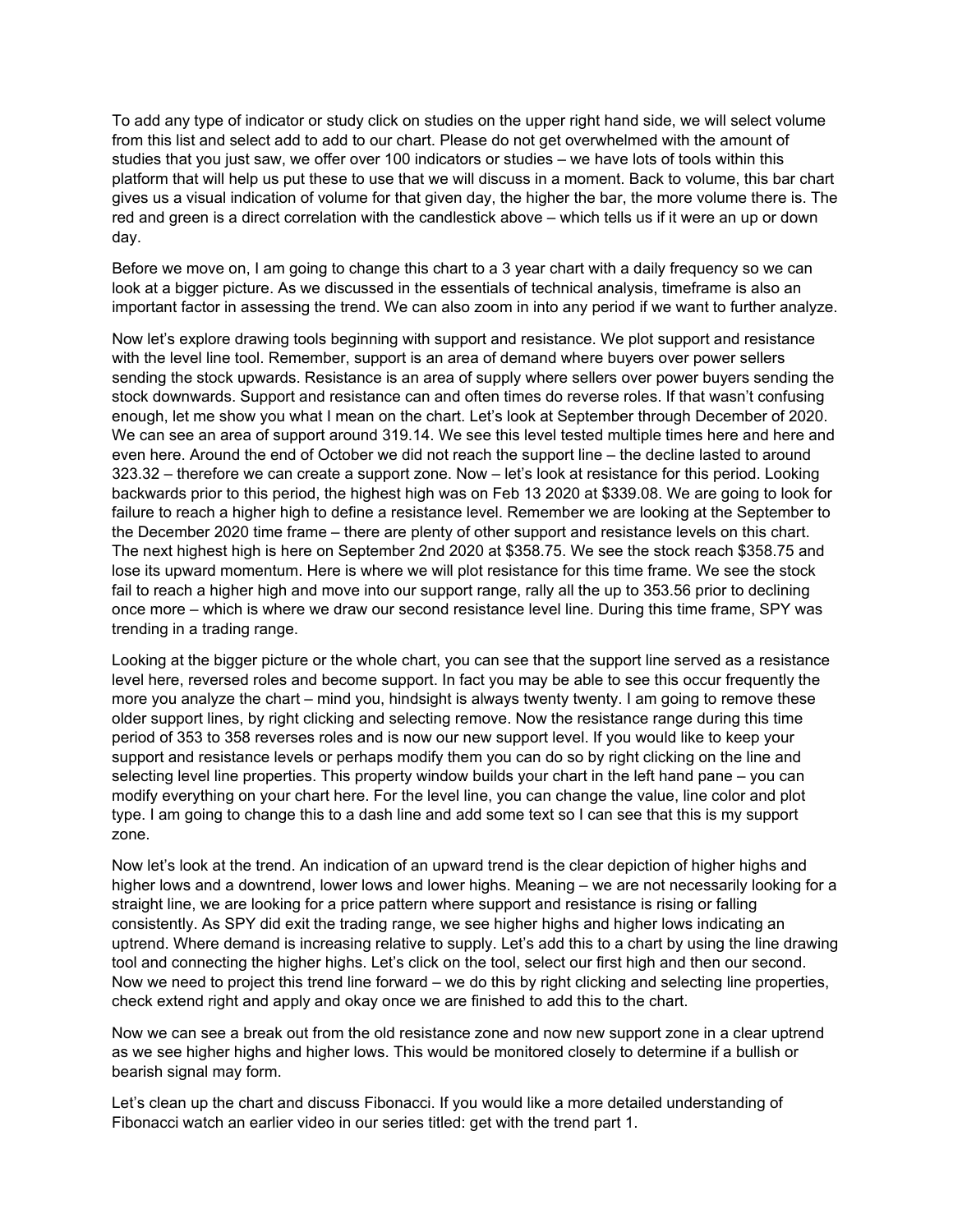As we have established higher highs and higher lows, some may say that we are in an uptrend. Again, technical analysis is completely subjective. Fibonacci extensions are used to project price targets. We normally apply fib extensions based on a previous trend. For example purposes, let's look at this high and low period from March 23<sup>rd</sup> to September 2<sup>nd</sup>. We see a low around \$218 and a high around \$358 providing a range for this period of \$140.00. First, we use the Fibonacci extension tool located here and define our low point of \$218 and high of \$358. Then, where the bottom of the new trend begins, we define our starting point of the Fibonacci extensions – perhaps here at \$322.60. I am going to modify the extensions and only display 38.2%. 50% and 61.8% movements – lets also display the percentages for educational purposes.

Let's look at this trend. We see the SPY rally to our support zone and experience congestion here between \$358.56 and \$353.56. After multiple tests, we see a rally to the first Fibonacci extension line. What is interesting, is that the line was crossed and immediately retracted same day here. After multiple tests we see another rally to the 50% line followed by retracement to the 38.2% line. This was tested again here and then finally surpassed the 50% line making 61.8% the new upwards target. Now that this has surpassed and retracted we will watch this level carefully.

Fibonacci levels are certainly fascinating especially as the ratios are all around us in nature, art and of course mathematics. Fibonacci is an ancient way of math that has been applied to technical analysis. Is it reliable? That is entirely up to you.

Let's clean up the chart for presentation purposes and look at additional studies. In get with the trend part 2 we introduced moving averages, Relative Strength Index more commonly known as RSI and the Moving Average Convergence Divergence most always referred to as MACD. Let's add these to our chart. Again – if you want a detailed explanation of these indicators watch get with the trend part 2.

To add an indicator, select the studies icon from the upper left hand side of the chart. Since we want to select multiple studies, we will need to hold control and click. All of the studies are in alphabetical order and will display on the right hand side once selected. We are going to select MACD, Moving Average and RSI and click okay to add to our chart. I am going to add a few more moving averages.

Let's go into the property menu and change the moving averages from the default state of 20 to a 50, 100, and 200 moving day average. I am also going to adjust the colors and line type for ease of use. Moving averages may be interpreted as support and resistance. You can see where the averages acted as support and resistance as we look at the chart during this two year period. In our next video in this series, we will explore commonly used indicators in more detail – therefore we will not dive too deep into these studies just yet.

Earlier I mentioned charting tools that are available that will certainly help and complement your technical process. Let me show how to use them. We are going to shift our focus to Recognia also known as trading central. If I pull back all of the studies we have available, you will see over 100 to choose from. This can certainly be overwhelming but also unrealistic. Indicators fall in different categories which are momentum, trend, or volume – they are a few others as well. Most technical analyst find an indicator or study that fits into each category and look for an agreement of signals to determine which direction, if any a stock may be headed. Here is where Recognia can be helpful: if you are set in your ways, perhaps on the advanced end of spectrum and are seeking validation or if you are newer technical analysis and want to learn about technical events as they are happening – this tool may provide a solution to both objectives.

To add Recognia to your existing chart, select markers from the top window. Let's add the Recognia bearish and bullish events. You can also add a marker to indicate earnings, dividends, positions, 52 week highs and lows and so much more. Let's focus on Recognia today. Markers with a red R indicate a bearish event and a green R indicates a bullish event. When you hover over the maker you will see the high level information you need to know about that event. You will see the event type, date, term, pricing,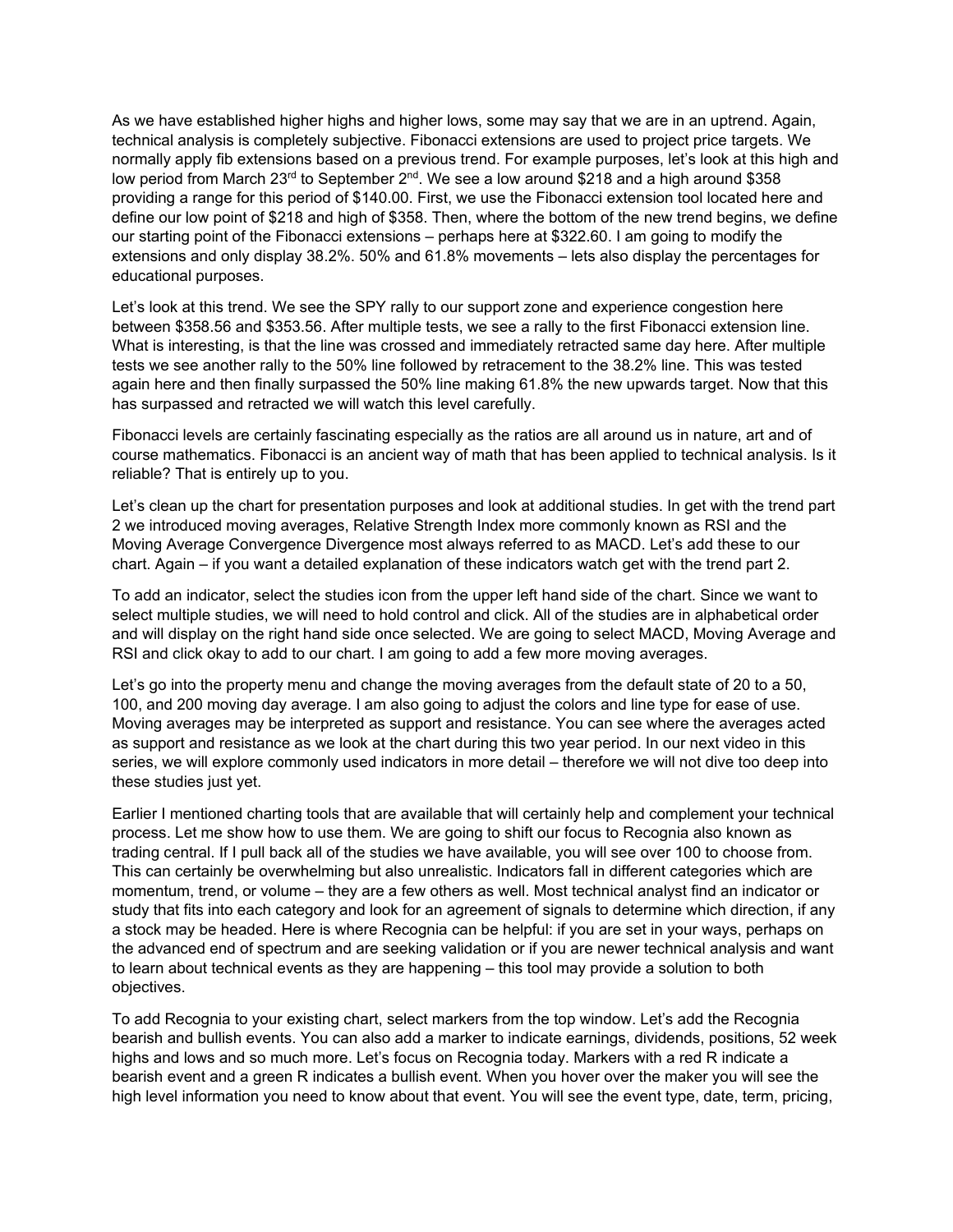volume and period. For the advanced trader or those seeking validation, green markers may validate your bullish sentiment. Recognia is scanning the selected security for active events and then notifying us if something is happening. Recognia is also a tool for learning and gaining a deeper understanding of technical analysis. You can click on a marker and see a list of all of the active events during that interval. For example, let's click on this red bearish marker and select an event. Now, the Recognia widget loads and provides us with a simplistic chart and detailed information of the active event including when it occurred, a price target if applicable and how to actually use the indicator or study. We see that a price crossed the 21 day moving average on May 11. It tells us that is crossed below the moving average which is considered a bearish signal.

You can also utilize the tool without the advanced chart or in addition to. Within the widget, enter a symbol to load the tool, we will keep SPY for example purposes. Again, the use of this symbol is purely to demonstrate this tool and is not a recommendation. In the tool we will see the same simplistic chart and a list of active events. We see similar types of markers on the chart indicating a bearish or bullish event. On the right side we see a list of the events which can be selected to provide more detail. Let's click on the Inside Bar (Bullish) Event. Now we have a view of the chart inclusive of the study and a breakdown of what triggered the event. You can see how you may be able to use this tool to learn about technical analysis as it is happening. There are so many indicators or studies available, instead of trying to understand if something is happening, this tool shows us active events allowing us to learn more about studies, indicators and even charting patterns as they are happening. We can also narrow our view of active events based on the time frame by choosing the term here. The duration displayed is analyzing that timeframe. As we learned in the essentials of technical analysis, time frame may give an indication of the strength of a trend and of course provides a different picture. We can also view historical events that have occurred on the chart, these are no longer active but may still serve as a learning experience.

There is also education, alerts and many other features available within this tool that we will not cover today. However, I encourage you to click around and explore the tool and the features available. So far, we have talked about analysis of security that you have already chosen. This tool may also be used to generate ideas. Just as Recognia scans the chart looking for active events, Recognia can also scan for securities with specified parameters you indicate, technical and fundamental, to generate ideas. This is via the strategy builder tab located here. You can build your own strategy, or choose from a pre-defined screen. I am going to click on this pre-defined screen to show you the inputs that define this screen.

The top of the screen shows the inputs that are pre-selected, you can adjust these to your liking, even add or remove additional screening criteria. Here we see the amount of securities generated, and by selecting "show criteria" we can see the additional data points we can add to the screen. Then we have the result summary which details out the methodology for the criteria selected for the pre-defined screen selected. The symbols that meet your search criteria will display below. I am not going to show that in the screen as the results of the screen vary - I'll leave it to you to utilize the tool. The last item I want to share with you is the performance tab, here you can back test the screened securities versus your selected benchmark. This is one method to help generate ideas, there are many others available to you across the site and additional resources. Always do your research.

Let's review quickly what we covered today: we spent a lot of time in MarketPro reviewing the topics covered in the series thus far. You should now know how to set up your chart and utilize drawing tools to define your support and resistance levels and even use the ancient ways of Fibonacci. You should also be able to add indicators and studies to your chart. And lastly, have a high level understanding of how you can utilize Recognia to learn about technical analysis as events are forming and even generate ideas.

Thank you for taking the time today to invest in your education and explore the world of technical analysis with us. We encourage you to continue the series and watch our next video: the most commonly used technical indicators where we explore our most used indicators on a chart. As always, if you have any questions concerns give Merrill a call at 877.653.4732.